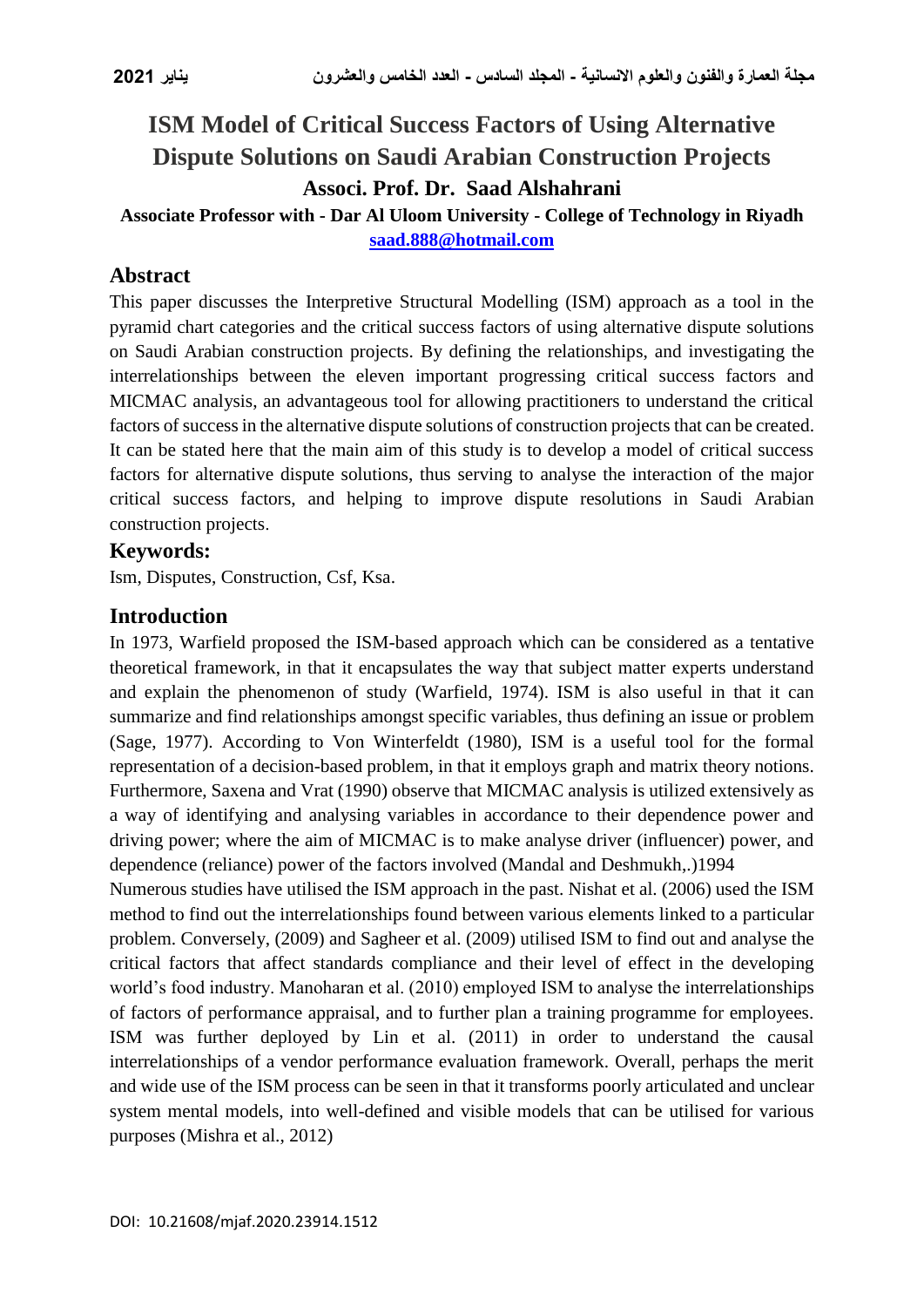## **ISM Methodology**

Interpretive Structural Modelling (ISM) is a methodological approach to identification of the various elements underlying a problem, or any variables related to an issue, and then using a group-solving technique to develop such elements. Accordingly, there are eleven critical success factors determined for ADR, where the interaction amongst these factors are analysed using ISM. Based on the dependency or driving level of factors and utilising the MICMAC technique, the factors can be further classified into four areas; dependent, autonomous, driving and linage. Thus, ISM is a modelling technique whereby a diagraph model is used to portray the overall structure and specific variable relationships for the system under consideration. As such, the ISM method can be utilised to employ a process of logical and systematic thinking in the approach of a complex issue, and then communicating the results of the said process to others (Malone, 1975). Thus, this methodology is suitable for use by professionals or academics that are conversant with the challenge or problem's context (Agarwal et al., 2007.)

The tool of the Interpretive Structural Modelling (ISM) approach is discussed throughout this chapter, in relation to the categories of the pyramid chart, with an analysis of critical success factors that present potential variations to dispute solutions in regards to construction projects in KSA. The tool becomes advantageous in allowing practitioners to comprehend the critical success factors for alternative disputes resolution in construction projects, as the relationships become defined, while the eleven critical success factors for ADR and MICMAC analysis are evaluated.

Following on from this, the main aim of this research hopes to advance a model of critical success factors that present solutions for alternative disputes, and thus, present an analysis of the interaction between the substantial factors, and assist in improving construction projects and their dispute resolutions within Saudi Arabia. Nevertheless, there are drawbacks to the **ISM** methodology, as the variables can often be judged by an individual, which may lead towards an element of subjectivity. Indeed, the variables and their perception depend on individual comprehension of the organisation, as well as familiarity with how it operates, which can affect the model due to bias (Kannan and Haq, 2007.)

# **CSF Model Development**

When developing the critical success factor (CSF) model for alternative dispute resolution in Saudi Arabian construction projects, by using ISM, Sharma (2013) notes that a number of stages should be followed. These are:

 •Finding what factors that are related to the problem. This could be completed through the distribution of surveys or by employing a group problem solving technique.

 •Forming a contextual relationship between factors in the sense of which pair of factors could be examined.

 •Developing a structural self-interaction matrix (SSIM) of the factors, which will serve to reveal the pair-wise relationship amongst system factors (this matrix is subsequently checked for transitivity.

•Developing a reachability matrix from the results of the SSIM.

•Partitioning the reachability matrix into diverse levels.

•Converting the reachability matrix into a conical form.

•Drawing a diagraph based on the relationship indicated in the reachability matrix and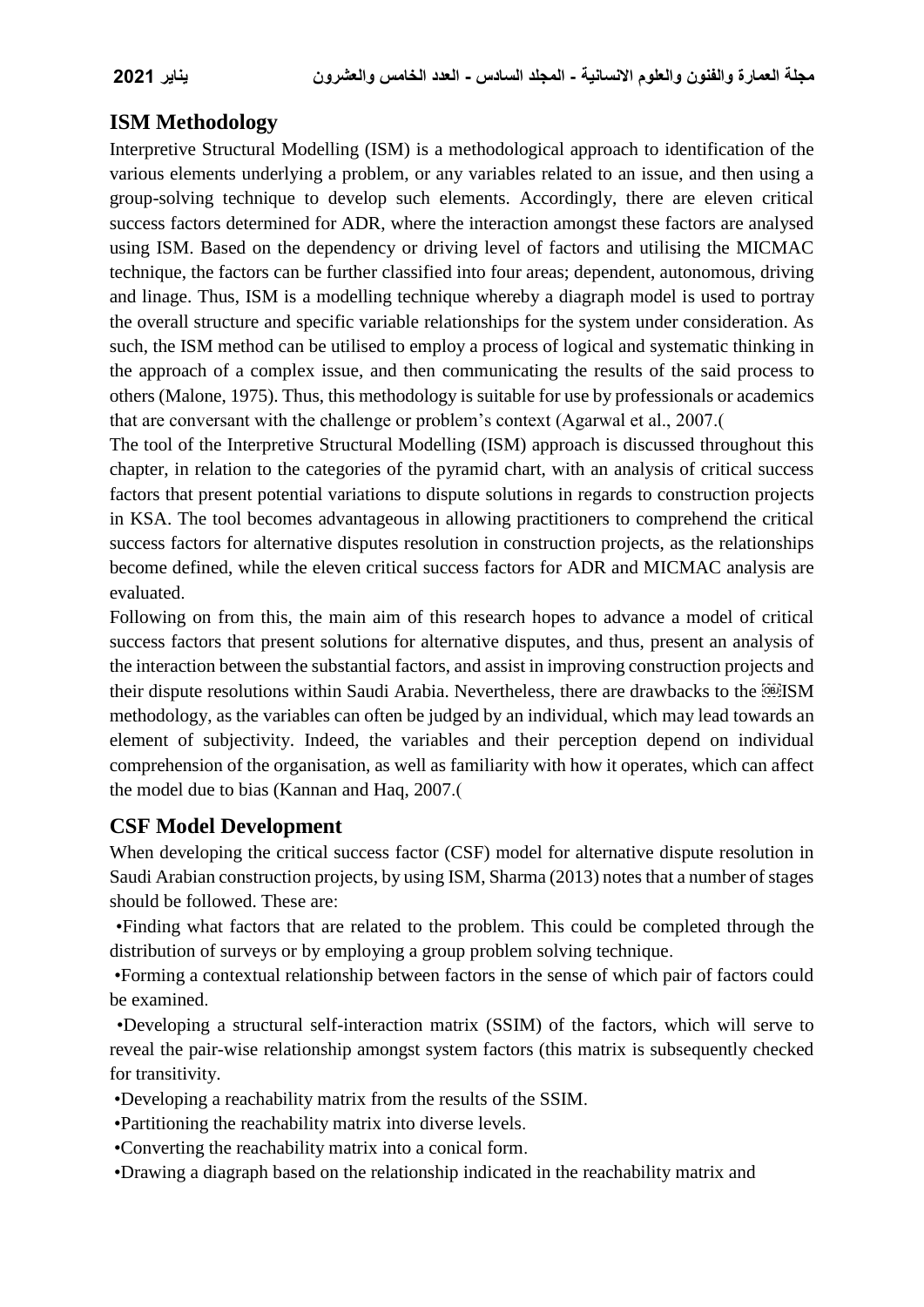removes any transitive connections.

 •Converting the resultant diagraph into a model based on ISM, by using the statements instead of factor nodes.

 •Check the model in order to find out any conceptual inconsistencies and make necessary adjustments.

The next sections illustrated below will depict the actual levels that develop a CSF model by ISM.

### **Structural Self-Interactive Matrix (SSIM)**

Accordingly, a Structural Self-Interactive Matrix (SSIM) table for analysing the contextual relationship between the 11 critical success factors for ADR can be drawn. This matrix signifies of how the relationship is directed between two factors (i, which is placed on the horizontal axis and j which is placed on the vertical axis) by a pairwise comparison of factors. It is for this reason that the symbols V, A, X and O were used. The symbol of V represents the relation from factor i to factor j; if the factor i affects on or reaches to the j factor. The symbol A represents the relation from factor j to factor i; if factor j reaches to factor i. The symbol X represents a relationship in both directions; if the factors i and j reach each other. Finally, the symbol O represents no relationship between the two factors; if factors i and j are unrelated. As Warfield (1974) implied that the optimum group number would be between 5 and 10 respondents, the basis of the SSIM came from questions asked to 13 academics, experts and arbitrators. Table 7.1 depicts the structural self-interaction matrix.

| No |                    |       |         |             |         |                          |            |             | 8               |               | 10         | 11           |
|----|--------------------|-------|---------|-------------|---------|--------------------------|------------|-------------|-----------------|---------------|------------|--------------|
|    |                    | Speed | Economy | Flexibility | Privacy | laintaining Relationship | Confidence | Neutraility | <b>Fairness</b> | Psychological | Reputation | Non-advirsal |
|    | Speed              | X     | V       | V           | 0       |                          |            | 0           | V               | V             | 0          | 0            |
| ٠  | Economy            | A     | л       |             | 0       |                          |            |             | 0               | 0             | 0          | 0            |
| 3  | <b>Flexibility</b> | A     | A       | л           | 0       |                          |            |             | 0               | X             | 0          | 0            |
| 4  | Privacy            | 0     |         |             | X       | A                        | n          | 0           | 0               | A             | V          | 0            |
| 5  | ning Relatio       | A     | A       | A           | V       |                          | n          | ĸ           | А               | v<br>Λ        | X          | V            |
| 6  | Confidence         | 0     | А       | A           | V       |                          |            |             | V               | A             | V          |              |
|    | <b>Neutraility</b> | 0     |         | O           | 0       |                          | n          | ۸           | V               | V             | 0          | 0            |
| 8  | Fairness           | A     |         |             | 0       |                          | Ħ          | A           | X               | V             | 0          |              |
| 9  | sychologica        | A     |         | A           |         | А                        |            | A           | A               | X             | V          |              |
| 10 | Reputation         | 0     |         | Λ           | A       |                          |            | 0           | 0               | V             | X          |              |
| 11 | lon-advirsa        | 0     |         |             | 0       | n                        |            | 0           | A               | A             | X          |              |

**TABLE 1: STRUCTURAL SELF-INTERACTION MATRIX (SSIM).**

# **Initial Reachability Matrix (IR)**

After the completion of the Structural Self-Interaction Matrix (SSIM), the results into a Reachability Matrix (RM), by substituting the factors V, A, X and O by 1 or of the substitution of 1s and 0s are as follows:

If the i and j entry in the Structural Self-Interaction Matrix (SSIM) is V, then the i reachability matrix will be 1 and the j and i entry is 0.

If the i and j entry in the Structural Self-Interaction Matrix (SSIM) is A, then the i reachability matrix will be 0 and the j and i entry is 1.

If the i and j entry in the Structural Self-Interaction Matrix (SSIM) is X, then the i reachability matrix will be 1 and the j and i entry is 1.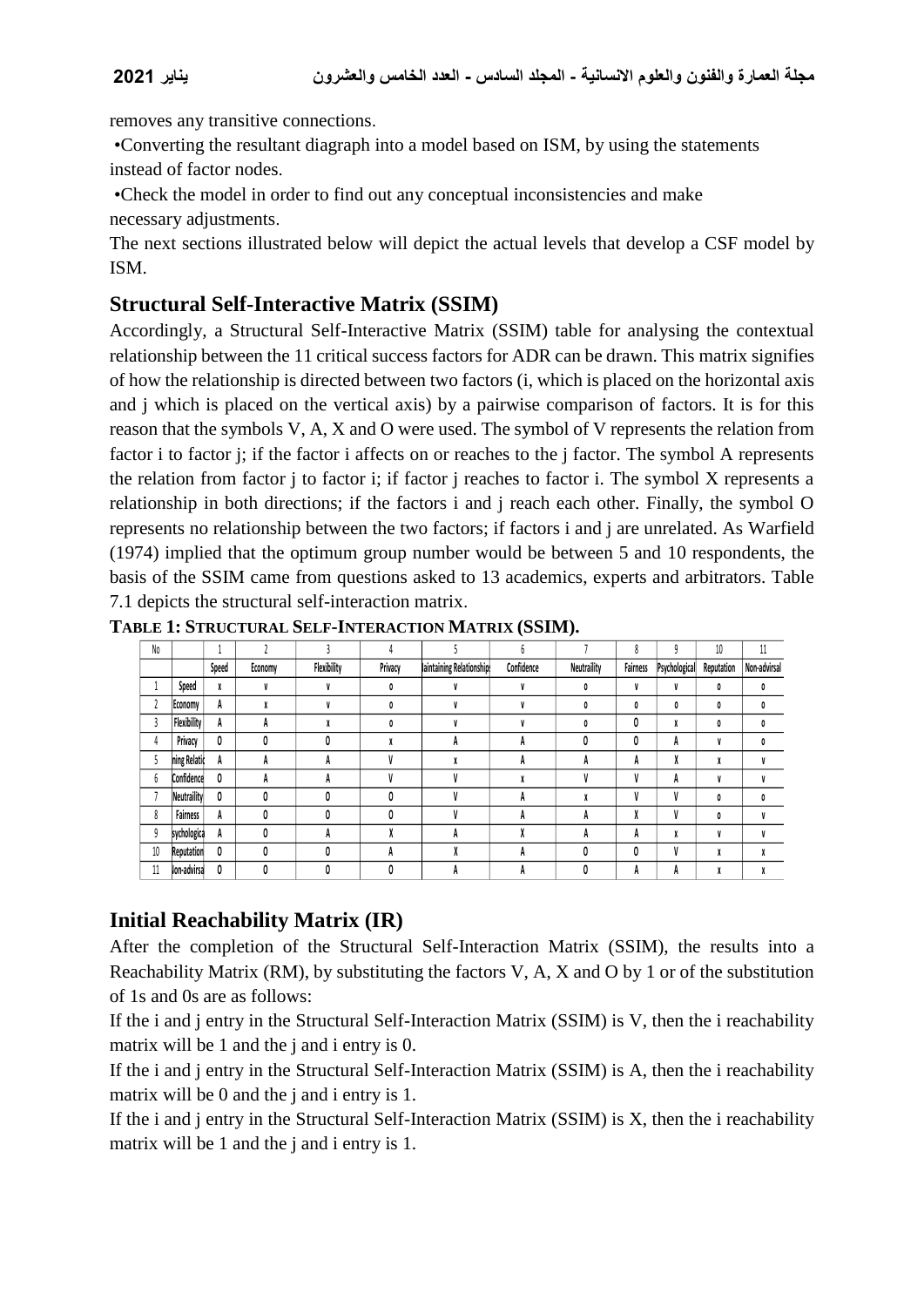**مجلة العمارة والفنون والعلوم االنسانية - المجلد السادس - العدد الخامس والعشرون يناير 2021**

If the i and j entry in the Structural Self-Interaction Matrix (SSIM) is O, then the i reachability matrix will be 0 and the j and i entry is 0. The initial reachability matrix for the critical success factors is depicted in Table 2.

| No                      |                   |       | h       | $\mathbf{3}$ | 4       |                          | h          |             | 8        | 9             | $10\,$     | $11\,$       |                      |
|-------------------------|-------------------|-------|---------|--------------|---------|--------------------------|------------|-------------|----------|---------------|------------|--------------|----------------------|
|                         |                   | Speed | Economy | Flexibility  | Privacy | laintaining Relationship | Confidence | Neutraility | Fairness | Psychological | Reputation | Non-advirsal | <b>Driving Power</b> |
| $\mathbf{1}$            | Speed             | л     |         |              |         |                          |            | 0           |          |               | 0          | 0            |                      |
| $\overline{\mathbf{c}}$ | Economy           | 0     |         |              | O       |                          |            |             | 0        | 0             | 0          | 0            |                      |
| 3                       | Flexibility       | 0     | Ô       |              |         |                          |            | Ô           | 0        |               | 0          | 0            |                      |
| 4                       | Privacy           | 0     |         |              |         |                          |            |             | 0        |               | м          | 0            |                      |
| 5                       | ining Relatio     | 0     |         |              |         |                          |            |             | 0        |               |            |              |                      |
| 6                       | <b>Confidence</b> | 0     |         | 0            |         |                          |            |             |          |               |            |              | 8                    |
| ٠                       | Neutraility       | 0     |         |              |         |                          |            |             |          |               | 0          | 0            |                      |
| 8                       | Fairness          | 0     |         |              |         |                          |            |             |          |               | 0          |              |                      |
| $\mathbf{g}$            | Psychological     | 0     |         |              |         |                          |            |             | 0        |               | ı          |              |                      |
| $10\,$                  | Reputation        | 0     |         | 0            |         |                          |            | Ô           | 0        | 0             |            |              |                      |
| 11                      | Non-advirsal      | 0     |         |              |         |                          |            |             | 0        |               |            |              |                      |
|                         | Dependence Po     |       |         |              |         |                          |            |             |          | 8             | b          | h            |                      |

#### **TABLE 2: INITIAL REACHABILITY MATRIX**

# **Level Partitions**

Warfield (1974) indicates that the reachability and antecedent set of each variable can be found in the final reachability matrix. Accordingly, a particular variable's 'reachability set' is constructed of the variable itself and the other variables that it may help achieve. This is also the case for the 'antecedent set', and subsequently, the intersection of these two sets is derived for all variables. The top-level position in the ISM hierarchy is given to the variable that has the same reachability and intersection sets, as these will not be useful in achieving any alternate variable that is above their own level. Thus, after identifying the top-level factor, this can be disregarded in relation to the remaining variables. From the first iteration table (3), it can be seen that factors 10 and 11 are found at level 1, and thus these are positioned at the top of the ISM model, before being discarded from the other remaining factors, and the iterative procedure is thus continued until iteration 9 (Table 11).

|    | Factors                   | reachability set  | AntecedentsetIntersect   | <b>Intersection set</b> | Level |
|----|---------------------------|-------------------|--------------------------|-------------------------|-------|
|    | Speed                     | 1,2,3,5,6,8,9     |                          |                         |       |
|    | Economy                   | 2,3,5,6           | 1,2                      |                         |       |
| 3  | Flexibility               | 3,5,6,9           | 1,2,3,9                  | 3                       |       |
| 4  | Privacy                   | 4,9,10            | 4,5,6,9                  | 4,9                     |       |
| 5  | Maintaining Relationships | 4,5,9,10,,11      | 1.2.3.5.6.7.8,9.10       | 4,9,10                  |       |
| 6  | Confidence                | 4.5.6.7.8,9,10,11 | 1,2,3,6,9                | 6,9                     |       |
|    | Neutraility               | 5,7,8,9           | 6,7                      |                         |       |
| 8  | Fairness                  | 5,8,9,11          | 1,6,7,8                  | 8                       |       |
| 9  | Psychological             | 3,4,5,6,9,10,11   | 1, 3, 4, , 5, 6, 7, 8, 9 | 3,4,5,6,9               |       |
| 10 | Reputation                | 5,10,11           | 4,5,6,9,10,11            | 5,10,11                 |       |
| 11 | Non-advirsal              | 10,11             | 5,6,8,9.10,11            | 10,11                   |       |

# **TABLE 3:ITERATION 1.**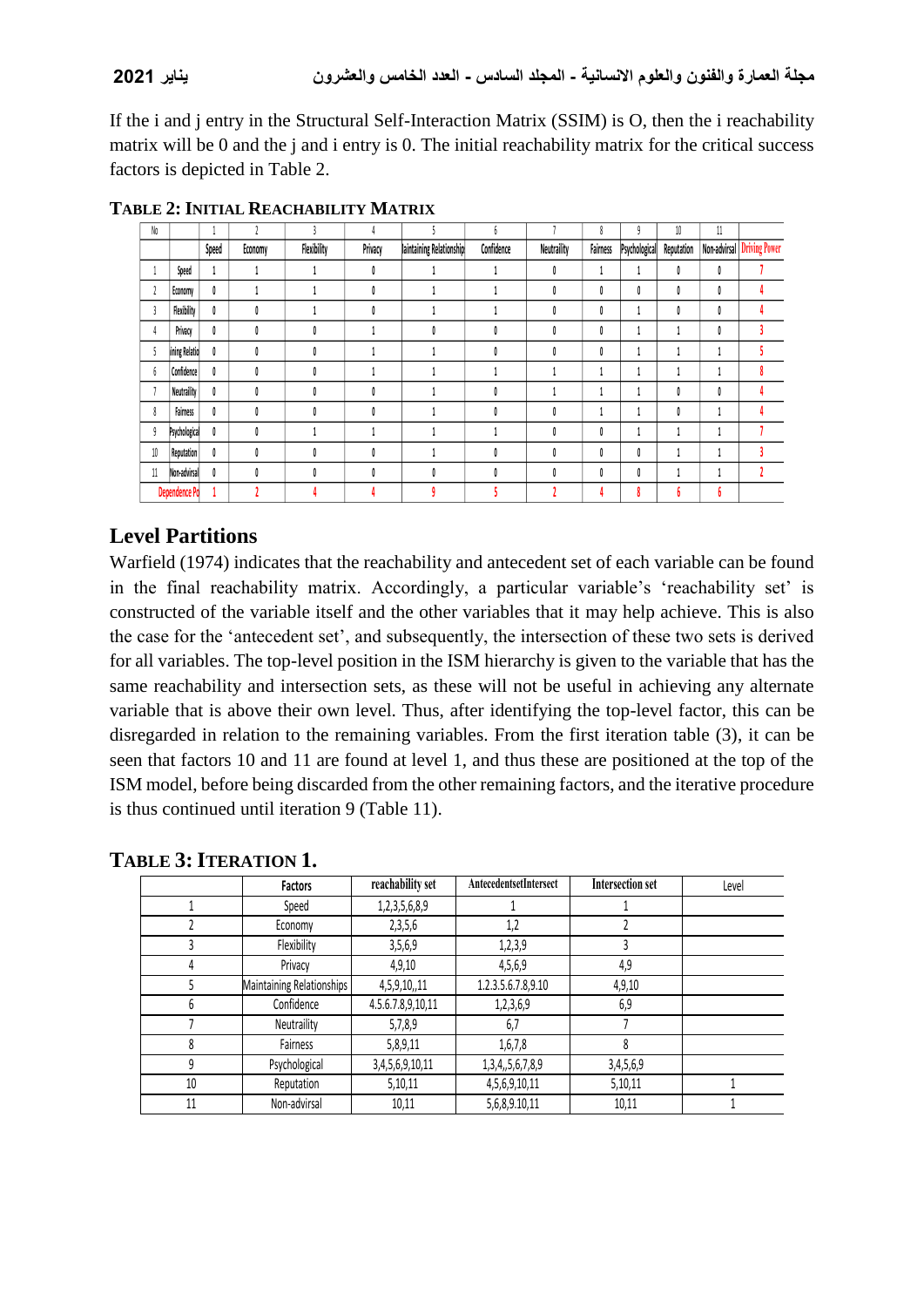# **TABLE 4:ITERATION 2.**

| Factors                         | reachability set | AntecedentsetIntersect | <b>Intersection set</b> | Level |
|---------------------------------|------------------|------------------------|-------------------------|-------|
| Speed                           | 1,2,3,5,6,8,9    |                        |                         |       |
| Economy                         | 2,3,5,6          | Τ,                     |                         |       |
| Flexibility                     | 3,5,6,9          | 1,2,3,9                |                         |       |
| Privacy                         | 4,9              | 4,5,6,9                | 4,9                     |       |
| Maintaining Relationships 4,5,9 |                  | 1.2.3.5.6.7.8,9        | 4,9                     |       |
| Confidence                      | 4.5.6.7.8,9      | 1,2,3,6,9              | 6,9                     |       |
| Neutraility                     | 5,7,8,9          | 6,7                    |                         |       |
| Fairness                        | 5,8,9            | 1,6,7,8                |                         |       |
| Psychological                   | 3,4,5,6,9        | 1,3,4,5,6,7,8,9        | 3,4,5,6,9               |       |

# **TABLE 5:ITERATION 3.**

| <b>Factors</b>              | reachability set | AntecedentsetIntersect | Intersection set | Level |
|-----------------------------|------------------|------------------------|------------------|-------|
| Speed                       | 1,2,3,5,6,8      |                        |                  |       |
| Economy                     | 2,3,5,6          | ے را۔ ا                |                  |       |
| Flexibility                 | 3,5,6            | 1,2,3                  |                  |       |
| Maintaining Relationships 5 |                  | 1.2.3.5.6.7.8          |                  |       |
| Confidence                  | 5.6.7.8          | 1,2,3,6                |                  |       |
| Neutraility                 | 5,7,8            | 16,7                   |                  |       |
| Fairness                    | 5,8              | 1,6,7,8                |                  |       |

### **TABLE 6: ITERATION 4.**

| Factors     | reachability set | <b>AntecedentsetIntersect</b> | Intersection set | Level |
|-------------|------------------|-------------------------------|------------------|-------|
| Speed       | 1,2,3,6,8        |                               |                  |       |
| Economy     |                  | 2,3,6<br>ے را                 |                  |       |
| Flexibility | ,3,6             | 1,2,3                         |                  |       |
| Confidence  | 6.7.8            | 1,2,3,6                       |                  |       |
| Neutraility | '.8              | <b>U.</b>                     |                  |       |
| Fairness    |                  | 1,6,7,8                       |                  |       |

#### **TABLE** ERROR! NO TEXT OF SPECIFIED STYLE IN DOCUMENT.**: ITERATION 5**

|  | Factors     | reachability set | AntecedentsetIntersect | Intersection set | Level |
|--|-------------|------------------|------------------------|------------------|-------|
|  | Speed       | 1,2,3,6          |                        |                  |       |
|  | Economy     | 2,3,6            | 4ر 1                   |                  |       |
|  | Flexibility | 13,6             | 1,2,3                  |                  |       |
|  | Confidence  | Ib./             | 1,2,3,6                |                  |       |
|  | Neutraility |                  | י,ס                    |                  |       |

#### **TABLE 8: ITERATION 6.**

| Factors     | reachability set | AntecedentsetIntersect | Intersection set | Level |
|-------------|------------------|------------------------|------------------|-------|
| Speed       | 1,2,3,6          |                        |                  |       |
| Economy     | 2,3,6            | .                      |                  |       |
| Flexibility | 13.b             | 1,2,3                  |                  |       |
| Confidence  |                  | 1,2,3,6                |                  |       |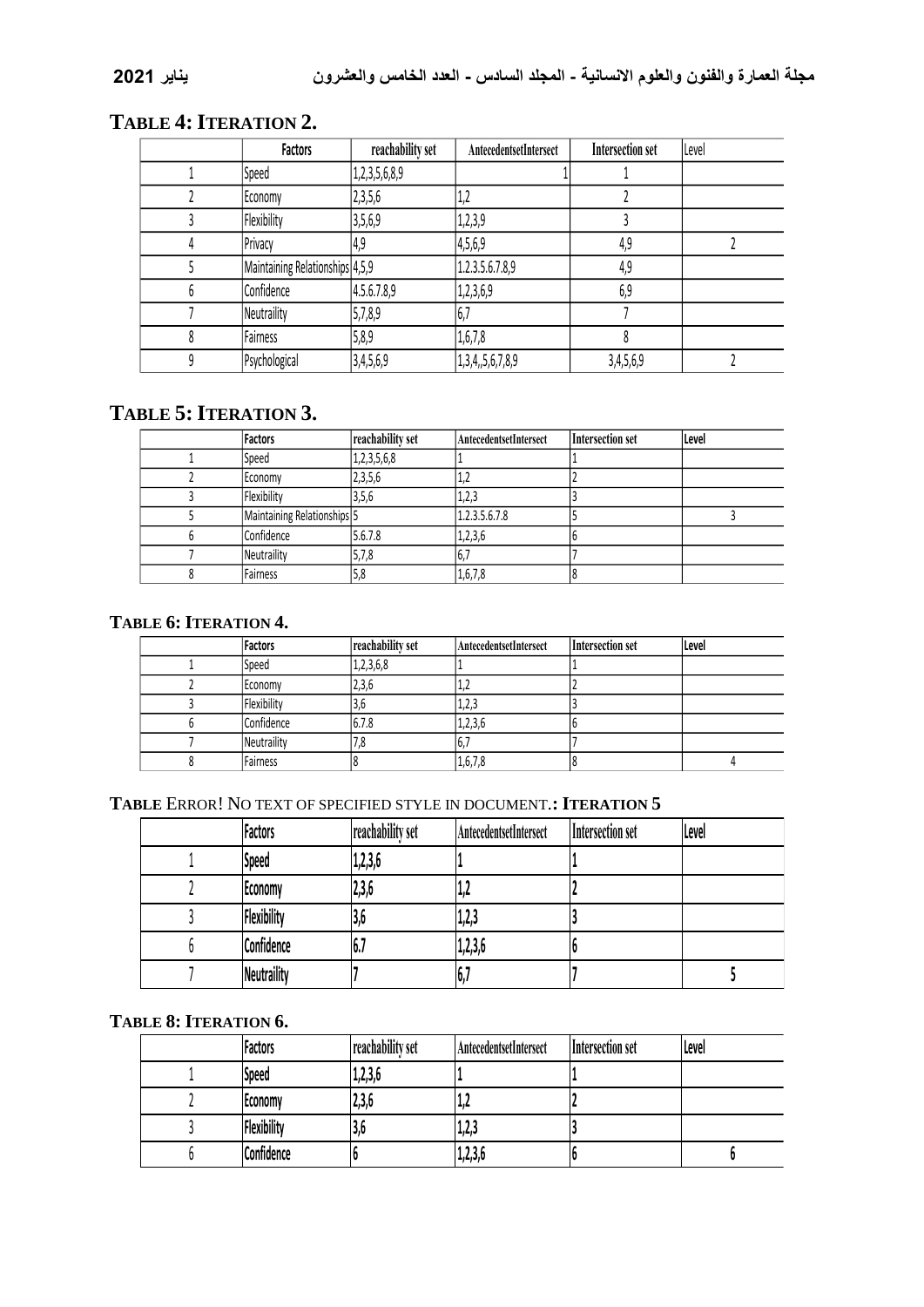#### **Table 9: Iteration 7**

|  | <b>Factors</b> | reachability set             | AntecedentsetIntersect | Intersection set | l Level |
|--|----------------|------------------------------|------------------------|------------------|---------|
|  | Speed          | $\mathbf{\hat{}}$<br>ر ع ر 1 |                        |                  |         |
|  | l Economv      | ن ، ک                        | ے رہے                  |                  |         |
|  | Flexibility    |                              | $\sim$<br>د,∠,⊥        |                  |         |

**Table 10: Iteration 8**

|  | Factors        | reachability set | AntecedentsetIntersect | Intersection set | Level |
|--|----------------|------------------|------------------------|------------------|-------|
|  | Speed          | - 16             |                        |                  |       |
|  | <b>LCONOMV</b> |                  | ، رے ا                 |                  |       |

#### **Table 11: Iteration 9**

|  | Factors | $^{\bullet + \bullet}$<br> reachability set | . AntecedentsetIntersect_ | Intersection set | llevel |
|--|---------|---------------------------------------------|---------------------------|------------------|--------|
|  | Speed   |                                             |                           |                  |        |

# **Conical Matrix**

The creation of a conical matrix is built on the basis of the partitioned reachability matrix. This is done by rearranging the factors according to their levels, which means that factors possessing the same levels are clustered together. Doing so serves to determine the drive power and dependence power ranking.

### **ISM Model**

This model contributed in understanding the relationship between critical successful factors for alternative dispute resolution in construction projects. There was number of critical successful factors carrying more importance comparing to the others. The advantage of clearly understanding the relationship and connection between these factors will help the concerned entities and ministries and also scholarships, arbitrators, experts and other who are concerned. This model was developed through interviewing 13 academics, arbitrators and experts.

They were asked about eleven successful factors that connect their common relationship. The sample consists of nine levels which are illustrated in the figure 7.1, Starting from the bottom level (9) refers to the speed factor as it is an important factor and determines selection of alternative dispute resolution based on timing. Negotiation method was the fastest method to resolve disputes because the time factor affects the next factor, level (8), which is economic factor. Since expenditure is a key consideration for parties involved in disputes, the method of dispute resolution which is least expensive will typically encourage parties in the dispute to select this method due to its cost. Expenditure also has an effect on the next level, which is the flexibility factor, and is denoted by level (7) on the figure. This factor is important for selecting a solution for disputes, since flexibility can play a role in influencing factors, such as time and place according to the experts' and arbitrators' opinion. With this method, the parties in the dispute, as well as the arbitrators, may come to an agreement at any time (during the day or night) or at any other time during official working hours, and also in any place other than official places, such as in the hotel lobby/waiting area, or in an office. Flexibility factor will affect the next level on the list, which is level (6) and refers to the trust factor. The trust factor is crucial to all parties involved in the dispute, as selecting a method of dispute resolution is not achieved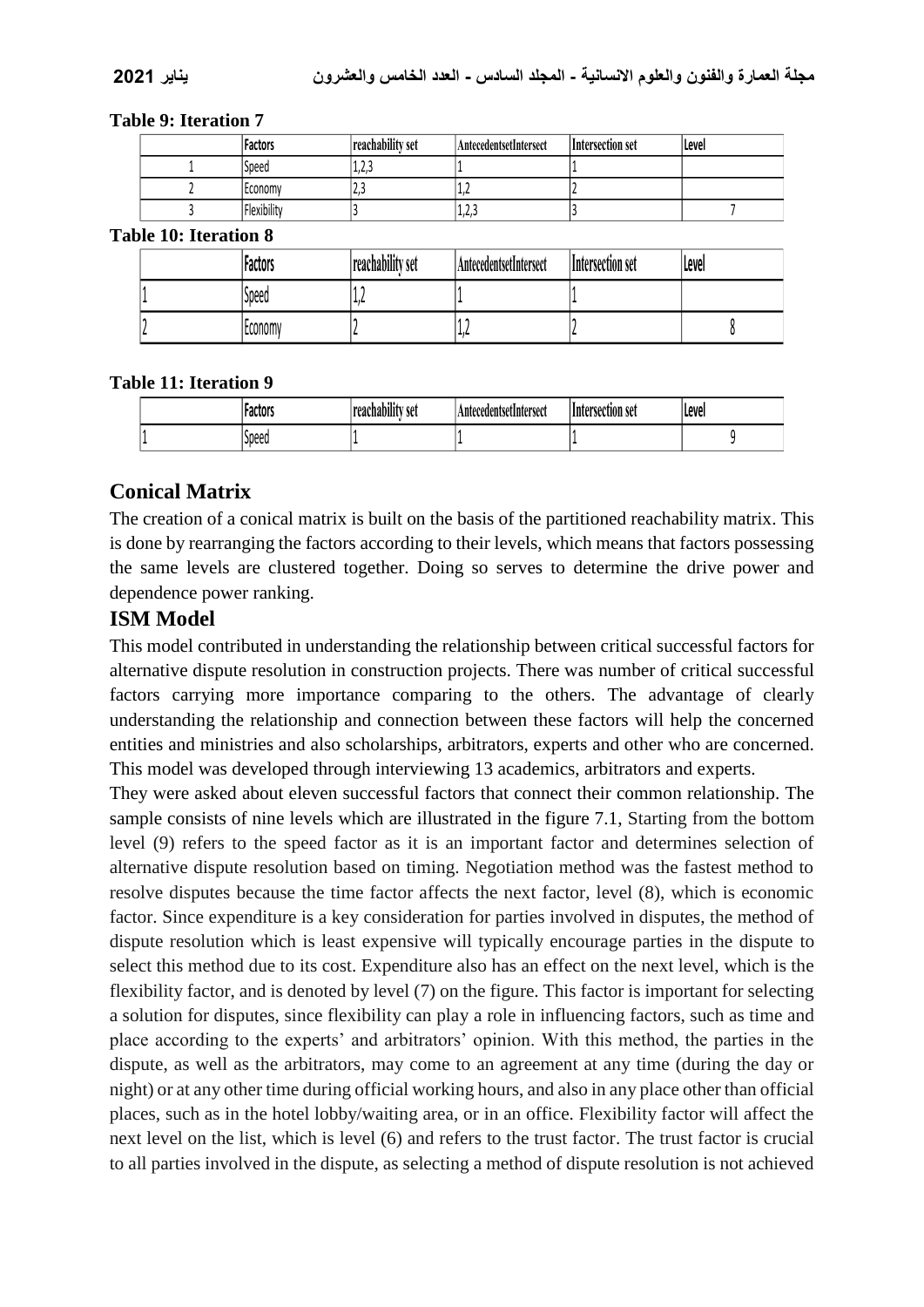by trust, since trust is achieved through reputation factor, which is built or developed based on any previous dealings that have occurred between parties. The trust factor also affects the next factor (level 5), which is neutrality factor. Neutrality is considered to be very important to some parties and may therefore be selected, as this may be instrumental in achieving a solution to some disputes, particularly when there are an odd number of arbitrators involved (method of arbitration and DAB). Neutrality factor affects the next level, which is fairness (level 4), which ensures that any verdicts or decisions made, even in the case of a loss or a decision against one party is judicious. Being fair also affects the next factor, which is level 3, and that is relation preservation factor. Relation preservation factor is an important factor for all parties and arbitrators because in some instances, solutions for disputes can cause enmity after being implemented; however, some solutions, in contrast, can cause good relationship between parties after being implemented. The relation preservation factor can have an impact on the next two factors, which are the psychosocial and privacy factors. In order to create a good relationship, privacy should be protected and good spirit should be developed and preserved in order to have a good relationship.

The second level factors in the list are the privacy and psychosocial factors, and are also important as having a mutual relationship means having to work to preserve privacy and have a good psychosocial factor. This also works in reverse, as having a good psychosocial factor can be achieved through privacy. The psychosocial factor also impacts on reputation and nonadversarial factors, both of which are the first level factors in the figure. The arrow linking/between these two illustrate how they can have an effect on each other. If no enmity exists between the parties involved in the dispute, their reputations will get better and after some time, due to their reputations getting better, there should, in theory, be no dispute left.

Due to the mutual relationship among various factors based on the matrix of the final relation tools, a structural model can be developed. The arrow indicates that if there is a relationship between i to j, variables can illustrate them. The arrows that are pointing from 9 to 1 are all pointing in the same direction. Additionally, the arrows at levels 2 to 1 are also going in the same direction, an indication that two factors at both levels (two and one) have strong ties. Speed, economic and flexibility factors have a big impact on selecting the most suitable dispute resolution method in construction projects in Saudi Arabia, but it is worth mentioning that some classical solutions for solving disputes in the state and private sector do not rely on the factors of time, expenditure and flexibility. Following these factors, in terms of importance are trust, neutrality, and relation preservation. Due to their importance, these factors should be considered by decision makers in dispute solutions. Finally, the last of the factors listed are psychosocial, privacy, reputation and non-adversarial. The significance of these factors cannot be said to be any less important than the others in improving dispute resolution in construction projects in KSA.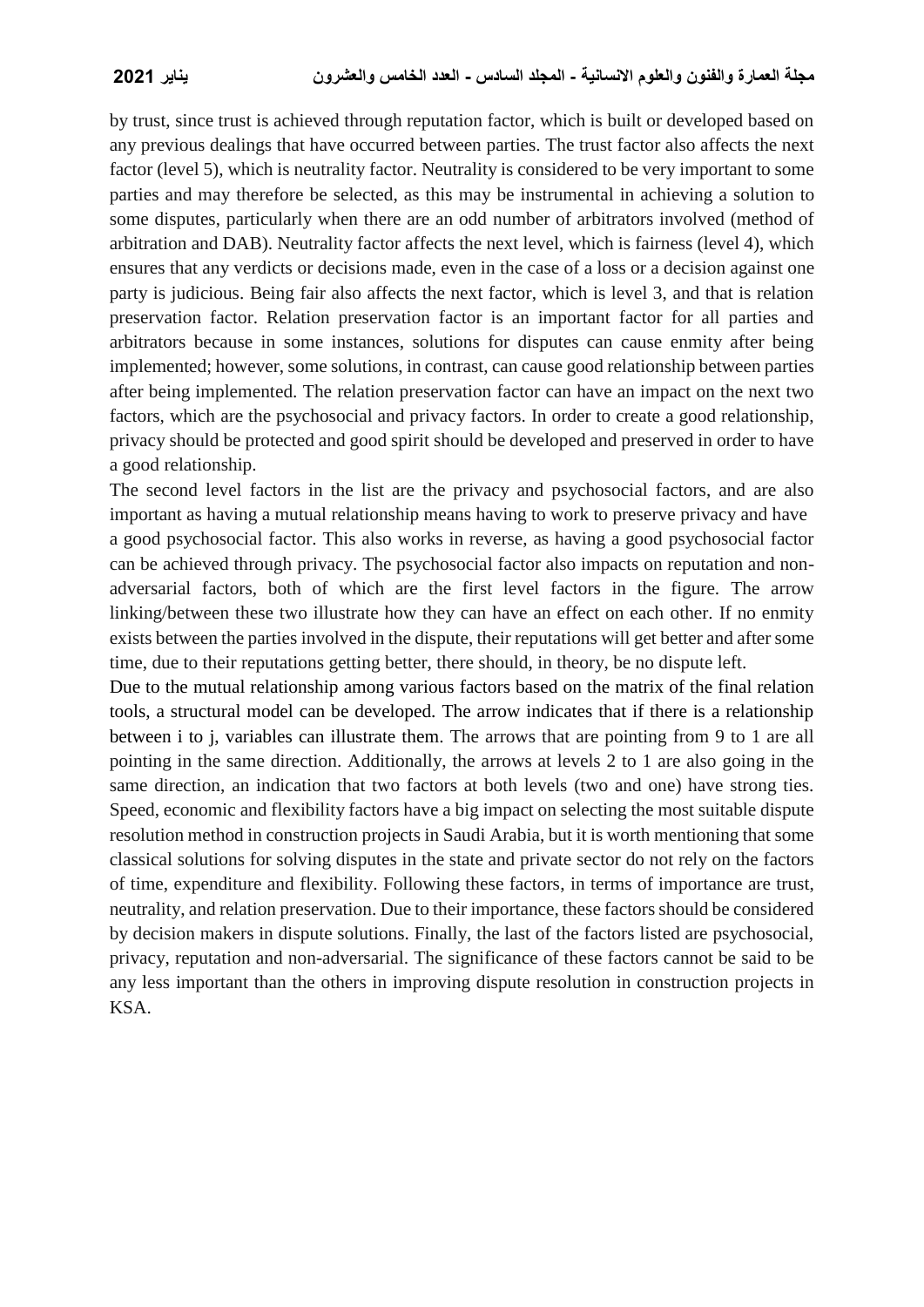



**FIGURE 1: ISM MODEL.**

### **Classification of Factors Using MICMAC Analysis**

The ISM model and following MICMAC analysis identified the hierarchical structure and degree of interrelationship between success factors for ADR. The aim of the cross-impact matrix multiplication applied to classification, known as MICMAC, is to provide an analysis of the dependence power and drive power of factors, as shown in Table 7.12. The principle of analysis is based on the multiplication properties of matrices. The barriers can be classified into a further four groups based on the driving power and dependence power, (Attri *et al*., 2013). These are:

1. Autonomous Factors are the factors that possess both weak drive power and weak dependence power.

2. Linkage factors are the factors that possess both strong drive power and strong dependence power.

3. Dependent Factors are the factors that possess weak drive power and strong dependence power.

4. Independent Factors are the factors that possess strong drive power and weak dependence power.

Every measure of performance has been placed into four individual factors that are based upon the driving power and dependence they possess (see Table 7-12). These factors are shown as: 1) speed, which is denoted by 7 for driving power and 1 for dependence power, and thus is placed in the fourth group of independent factors; 2) economy, which is denoted by 4 as the driving power and 2 for dependence, and as a result means that it is positioned in the first group; 3) flexibility, which is denoted by 4 as the driving power and the dependence power;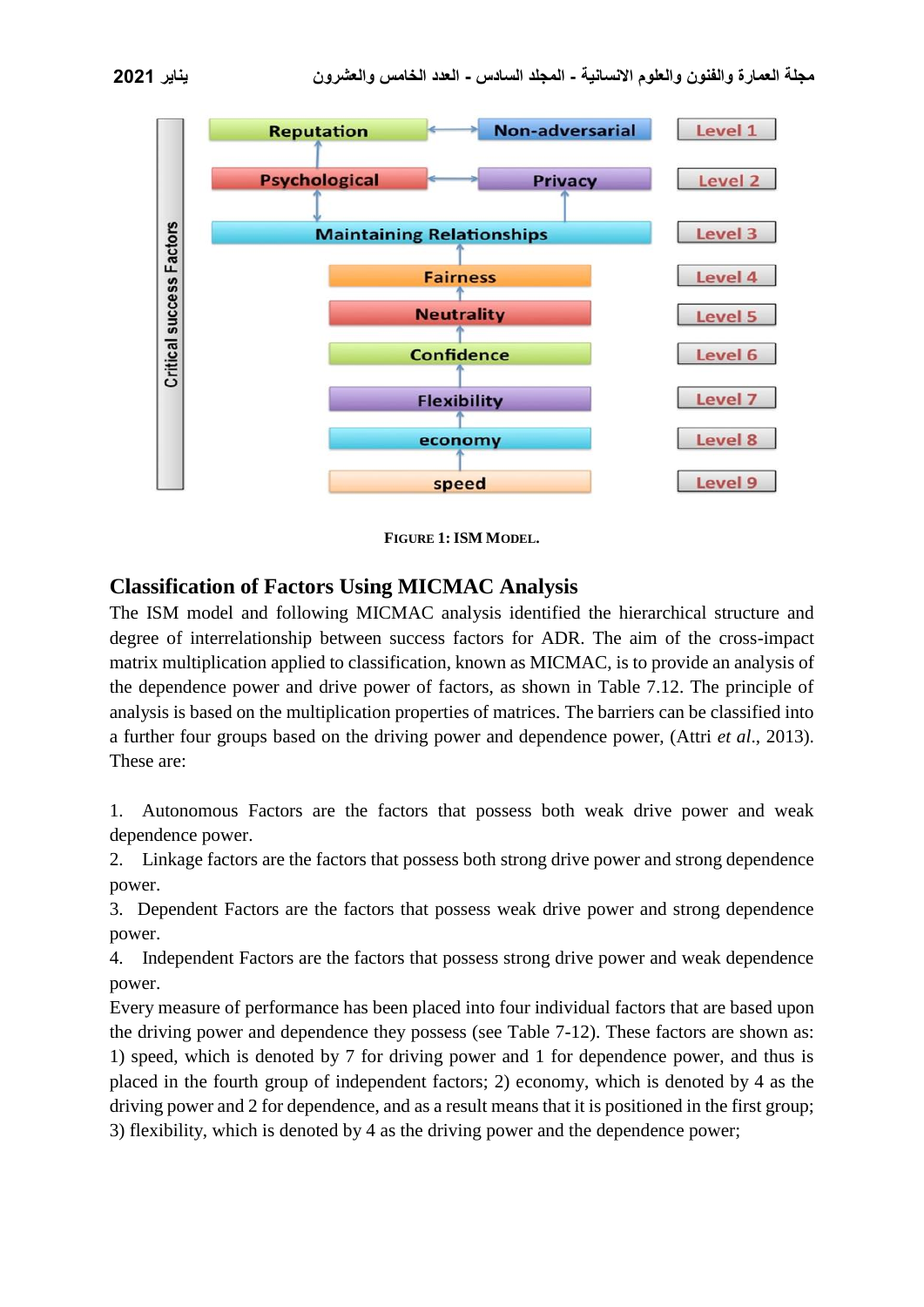4) privacy, which is denoted by 3 as the driving power, with 4 as the dependence power. Additionally, the variables' dependence and driver power were analysed by MICMAC analysis, and the drivers were classified into four groups (see Figure 7.2) as follows:

• The autonomous factors represent the first group, which are comprised of weak driving power and weak dependence power, which equates to minimal driving power and dependence; privacy as factor 4; flexibility, fairness as factors 3 and 8, which act as linkage factors; and economy and neutrality as factors 2 and 7, which act as independent factors. Moreover, the autonomous factors may also function as a secondary variable.

• The dependent factors are the second group, which are dependent measures that are denoted by weak driving power, together with strong dependence power. This includes dependent measures: reputation (factor 10) and non-adversarial (factor 11).

• Linkage factors comprised the third group, which have strong driving and dependence power. These include confidence as factor 6; and psychological factors as factor 9. These measures and their subsequent action will result in affecting the other measures.

• Independent factors comprise the fourth group, which are made up of strong driving power, yet have weak dependence. These include speed as a factor.

| No.                            |                 | <b>Factors</b>           |   |                | <b>Driving Power</b> |                          |                        | <b>Dependent Power</b>   |    |  |
|--------------------------------|-----------------|--------------------------|---|----------------|----------------------|--------------------------|------------------------|--------------------------|----|--|
| 1                              |                 | Speed                    |   |                | 7                    |                          |                        | 1                        |    |  |
| $\overline{2}$                 |                 | Economy                  |   |                | $\overline{4}$       |                          |                        | $\overline{2}$           |    |  |
| $\overline{\mathbf{3}}$        |                 | Flexibility              |   |                | $\overline{4}$       |                          |                        | $\overline{4}$           |    |  |
| $\overline{\mathbf{4}}$        |                 | Privacy                  |   |                | 3                    |                          |                        | $\overline{4}$           |    |  |
| 5                              |                 | Maintaining relationship |   |                | 5                    |                          |                        |                          |    |  |
| 6                              |                 | Confidence               |   |                | 8                    |                          |                        |                          |    |  |
| 7                              |                 | Neutrality               |   |                | $\overline{4}$       |                          | $\overline{2}$         |                          |    |  |
| 8                              |                 | Fairness                 |   |                | $\overline{4}$       |                          |                        | $\overline{4}$           |    |  |
| 9                              | Psychological   |                          |   |                | $\overline{7}$       |                          |                        | 8                        |    |  |
| 10                             | Reputations     |                          |   |                | 3                    |                          |                        | 6                        |    |  |
| 11                             | Non-Adversarial |                          |   |                | $\overline{2}$       |                          |                        | 6                        |    |  |
| $F1$<br><b>Driving Factors</b> |                 |                          |   |                | <b>F6</b>            | F <sub>9</sub>           | <b>Linkage Factors</b> |                          |    |  |
|                                |                 |                          |   |                |                      |                          |                        |                          | F5 |  |
|                                |                 | <b>F2, F7</b>            |   | <b>F3, F8</b>  |                      |                          |                        |                          |    |  |
| <b>Autonomous Factors</b>      |                 |                          |   | <b>F4</b>      |                      | <b>F10</b><br><b>F11</b> |                        | <b>Dependent Factors</b> |    |  |
| $\mathbf{1}$                   |                 | $\overline{2}$           | 3 | $\overline{4}$ | 5                    | 6                        | $\overline{7}$         | 8                        | 9  |  |

**TABLE 12: DRIVING POWER AND DEPENDENT POWER FOR ELEMENTS.**

**Figure 7-2: Classification factors (MICMAC Analysis).**